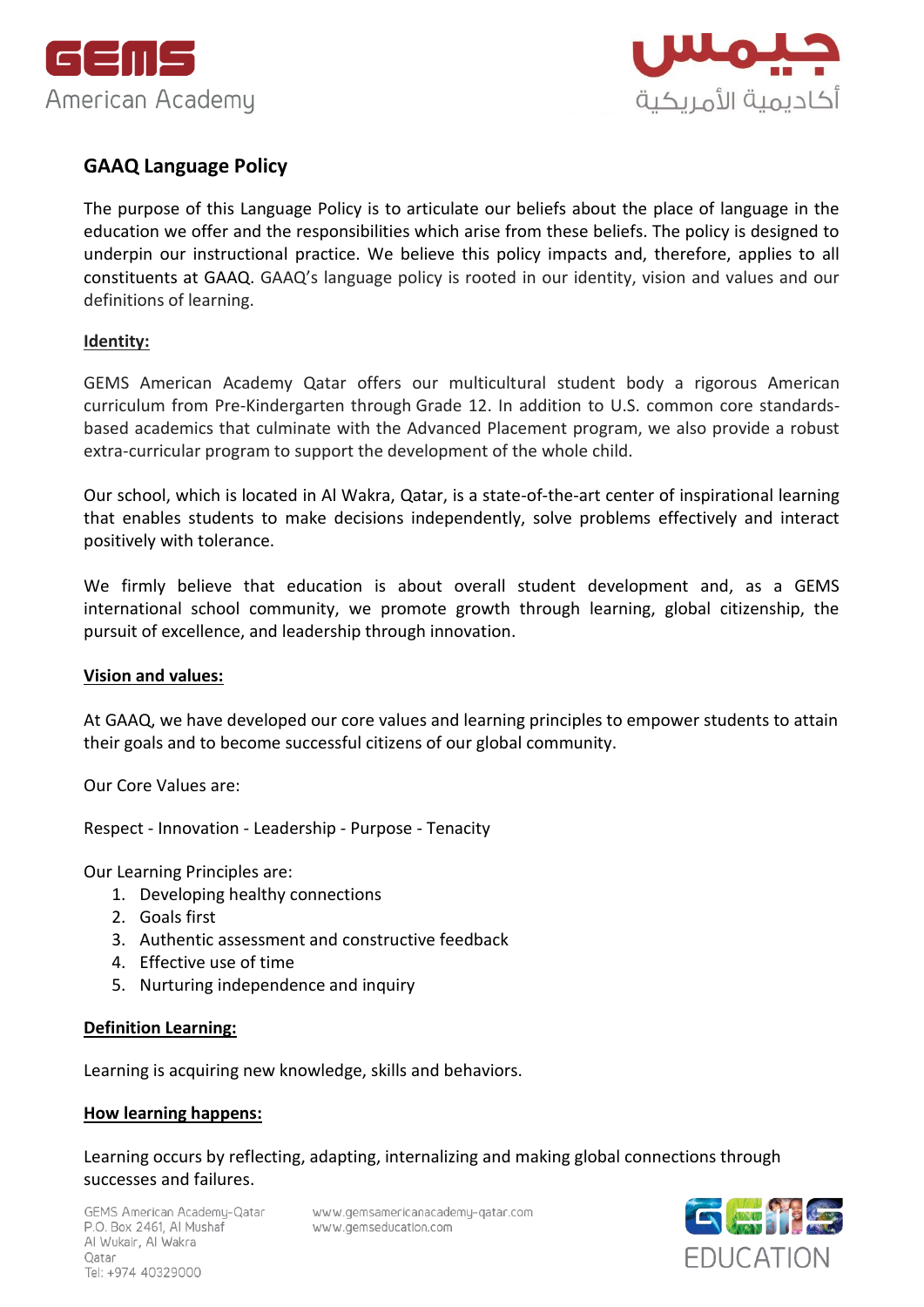# **[Why?](https://docs.google.com/document/d/19dv82TqC3Yk0yhAB5hrfUXvkKHD7Nx9lQElXeZAKgxI/edit)**

At GAAQ, we hope these learning opportunities provide our students with the tenacity and innovation to find their purpose and become respectful and empathetic leaders who apply their learning and become successful lifelong learners in this ever-changing world.

#### **Philosophy Statement**

GAAQ is part of the larger GEMS network which believes that every child deserves a quality education and believes in the dignity and worth of every person. Therefore, all cultures and languages are valued at GAAQ. GAAQ's vision, values, and learning principles were inclusively developed by the whole learning community and are the foundation for this language policy.

#### Our vision is:

At GAAQ, we have developed our core values and learning principles to empower students to attain their goals and to become successful citizens of our global community.

Our Core Values are:

Respect - Innovation - Leadership - Purpose - Tenacity

Our Learning Principles are:

- 1. Developing healthy connections
- 2. Goals first
- 3. Authentic assessment and constructive feedback
- 4. Effective use of time
- 5. Nurturing independence and inquiry

### **Our Beliefs and Practices about Language Teaching and Learning**

We believe that language is fundamental to learning, permeates the entire curriculum, and is crucial to all learning. We strive to maintain a high standard for the explicit teaching of languages in our teaching practices, curriculum documents, and professionalism as educators. We believe that every teacher is a language teacher and the teaching of language(s) is a shared responsibility across the School. We strive to create a school-wide culture of caring and respect for the linguistic and cultural identities of all GAAQ constituents.

At GAAQ, students learn languages, learn about languages and learn through languages. We believe that learning a language is part of forming our own identities and cognitive and cultural development. Therefore, mother tongue language development is crucial for maintaining cultural identity and emotional stability. Acquisition of more than one language enriches personal growth and helps facilitate international understanding.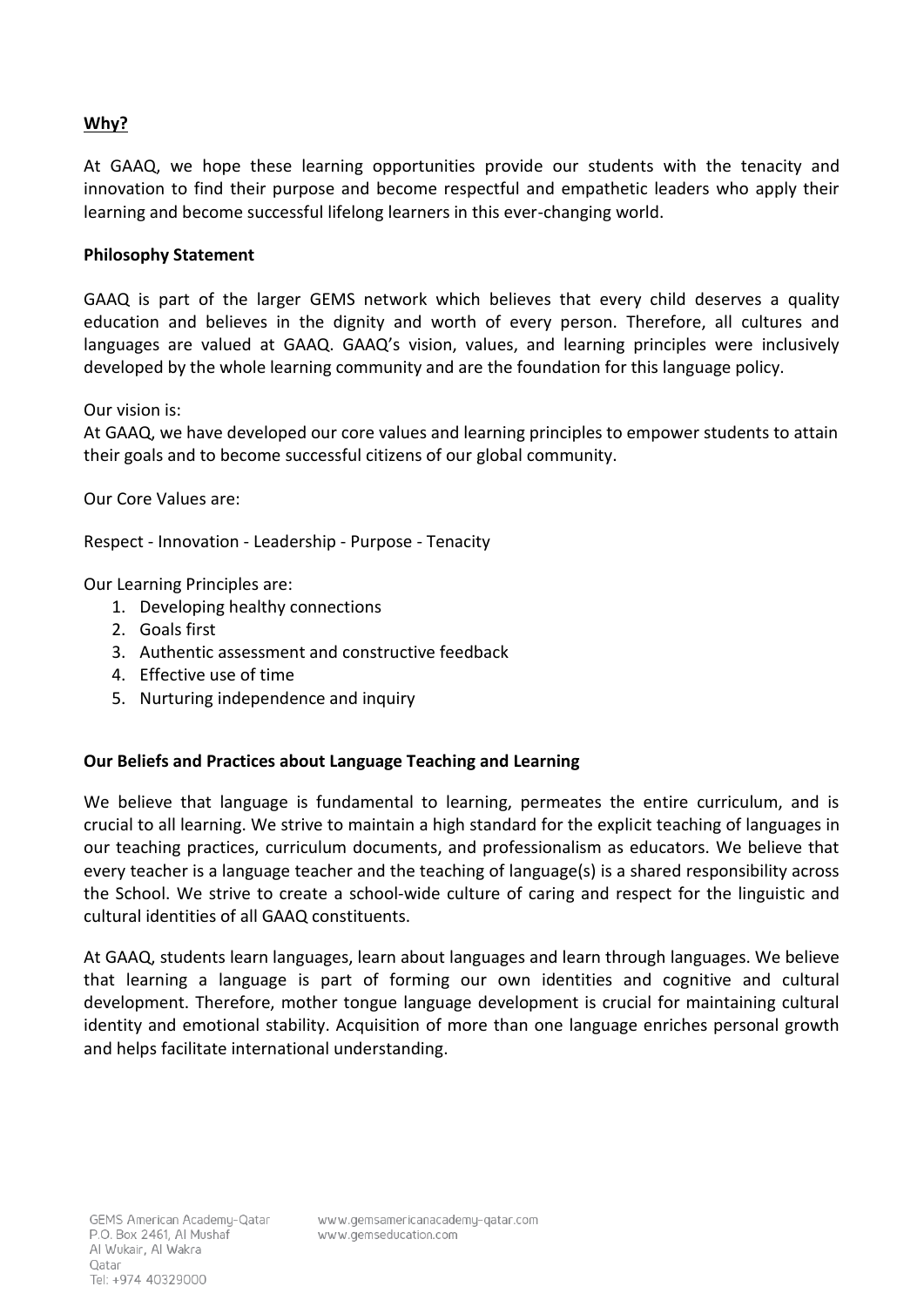### **English as the Principal Language of Instruction**

English is the principal language of instruction at GAAQ. While multilingualism and mother-tongue are highly valued, English is our primary language of communication and instruction and we are committed to providing a high standard of communicating, teaching and learning in English.

### **Curriculum**

GAAQ offers our multicultural student body a rigorous American curriculum from Pre-Kindergarten through Grade 12. Our curriculum is aligned to U.S. common core standards and culminates with the Advanced Placement program.

### **Goals of this Language Policy**

- develop students' use of language, appreciation of language and awareness of the nature of language.
- develop students' ability to think critically and communicate effectively in a complex, global society.
- incorporate differentiation for student's learning needs and styles
- promote students' awareness of individual, local, national and world issues in the written curriculum
- connect the three major language strands: oral language, visual language, written
- present a multitude of opportunities for students to gain exposure to a variety of languages

# **Conditions and practices which need to be in the place for successful language teaching and learning at GAAQ.**

### **Resources:**

- GAAQ's library, classroom and media resources support language learning
- *●* Home school connection is supported with appropriate resources to encourage language development
- Various visual and resource aids required for specific vocabulary teaching and learning
- *●* Special programs (ELL, learning support, Arabic, etc.) have appropriate resources
- *●* Adequate resources for every classroom as an independent entity
- *●* Mother-tongue resources
- *●* Host country resources; language, maps and cultures
- Additional language(s)

### **Practices**

- plan collaboratively, share classroom experiences and involve new teachers (valuing prior knowledge)
- ensure GAAQ's language program is horizontally and vertically aligned involving the whole school community
- demonstrate a commitment to transdisciplinary (multi-disciplinary) learning
- align to Common Core State Standards